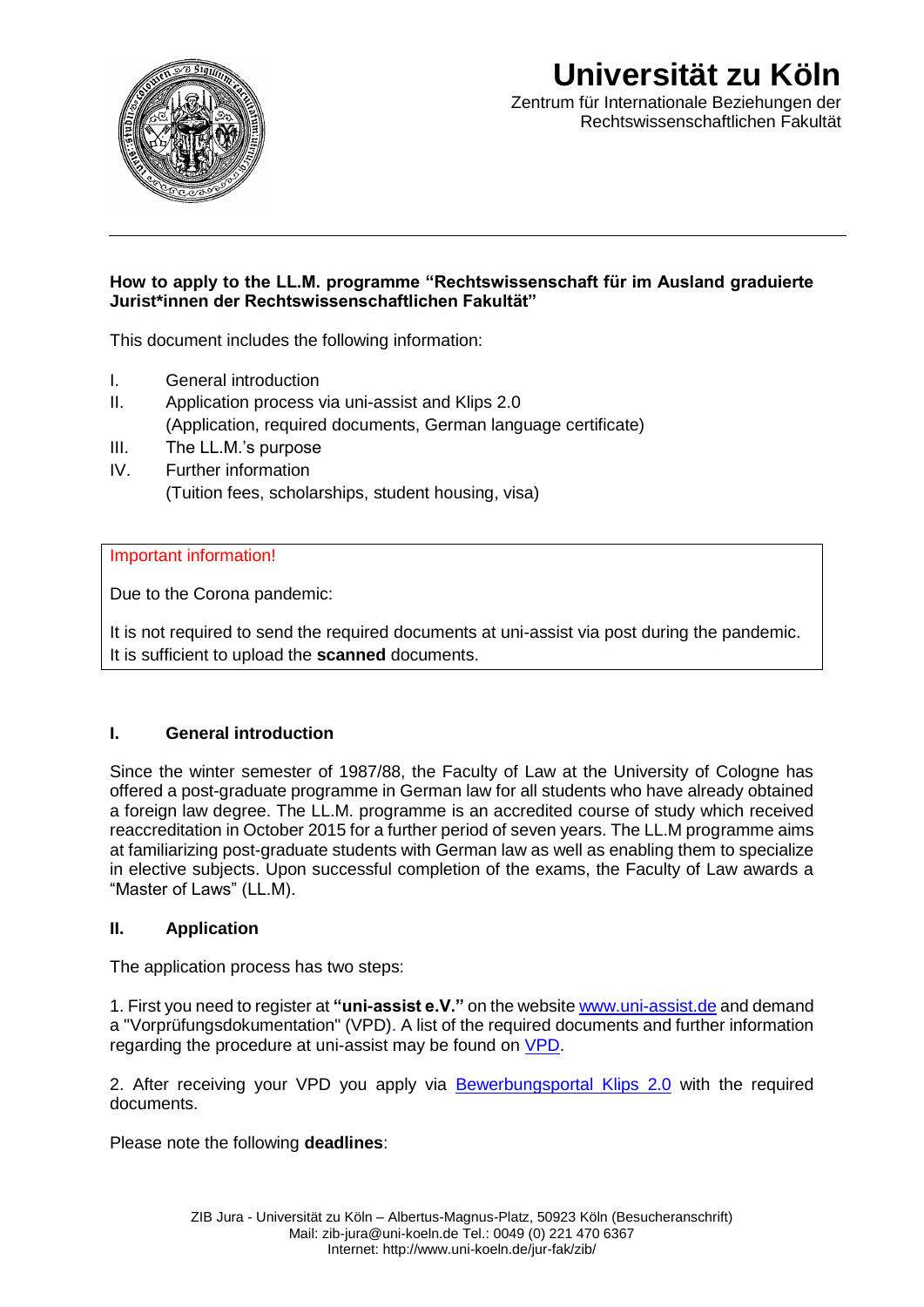

## **Universität zu Köln**  Zentrum für Internationale Beziehungen der Rechtswissenschaftlichen Fakultät

Your complete application dossier must be uploaded on [www.uni-assist.de](http://www.uni-assist.de/) and sent in by post by **15 January** for the respective summer semester and by **15 July** for the winter semester. After these deadlines, application documents are not taken into consideration. Only complete application dossiers with all relevant attachments will be considered within the selection process.

Please note that uni-assist e.V. charges an application fee that currently amounts to EUR 75,00. This payment does not benefit the University of Cologne, but represents a service charge for the preliminary examination of the international application documents. Your application will only be processed after payment on the due date.

Application documents cannot be submitted directly to the University of Cologne. Documents sent to the University of Cologne will not be taken into consideration in the selection process.

For further questions concerning your application documents, please contact uni-assist e.V. by e-mail [\(service@uni-assist.de\)](mailto:service@uni-assist.de) or phone (+49-30-666 44 345).

For all questions concerning the LL.M. programme, please contact Mr Vincent Stelzhammer by e-mail [\(llm-zib@uni-koeln.de\)](mailto:llm-zib@uni-koeln.de) or phone (+49 (0) 221-470 6367).

The following documents must be included in the application dossier via **uni-assist**:

- 1. an officially certified copy of your degree certificate (if already available)
- 2. an officially certified copy of the overview of subjects and grades (transcript of records)
- 3. an officially certified translation if the original documents were not issued in German or English Language
- 4. Applicants from China and Vietnam are required to also submit a current APS certificate.

After receiving the VPD you need to upload the following documents on **Klips 2.0**:

- **1. Curriculum vitae** in German (including address, e-mail address and phone number)
- 2. A **letter of motivation** explaining why you are applying for "LL.M. für im Ausland graduierte Jurist\*innen"
- **3.** Certified copies as well as certified copies of translated documents of the following:
	- **School leaving certificate (including subjects and grades)**
	- **University entrance qualification** (if required in your home country)
	- **Previous academic achievements and degrees (including subjects and grades)**

ZIB Jura - Universität zu Köln – Albertus-Magnus-Platz, 50923 Köln (Besucheranschrift) Mail: zib-jura@uni-koeln.de Tel.: 0049 (0) 221 470 6367 Internet: http://www.uni-koeln.de/jur-fak/zib/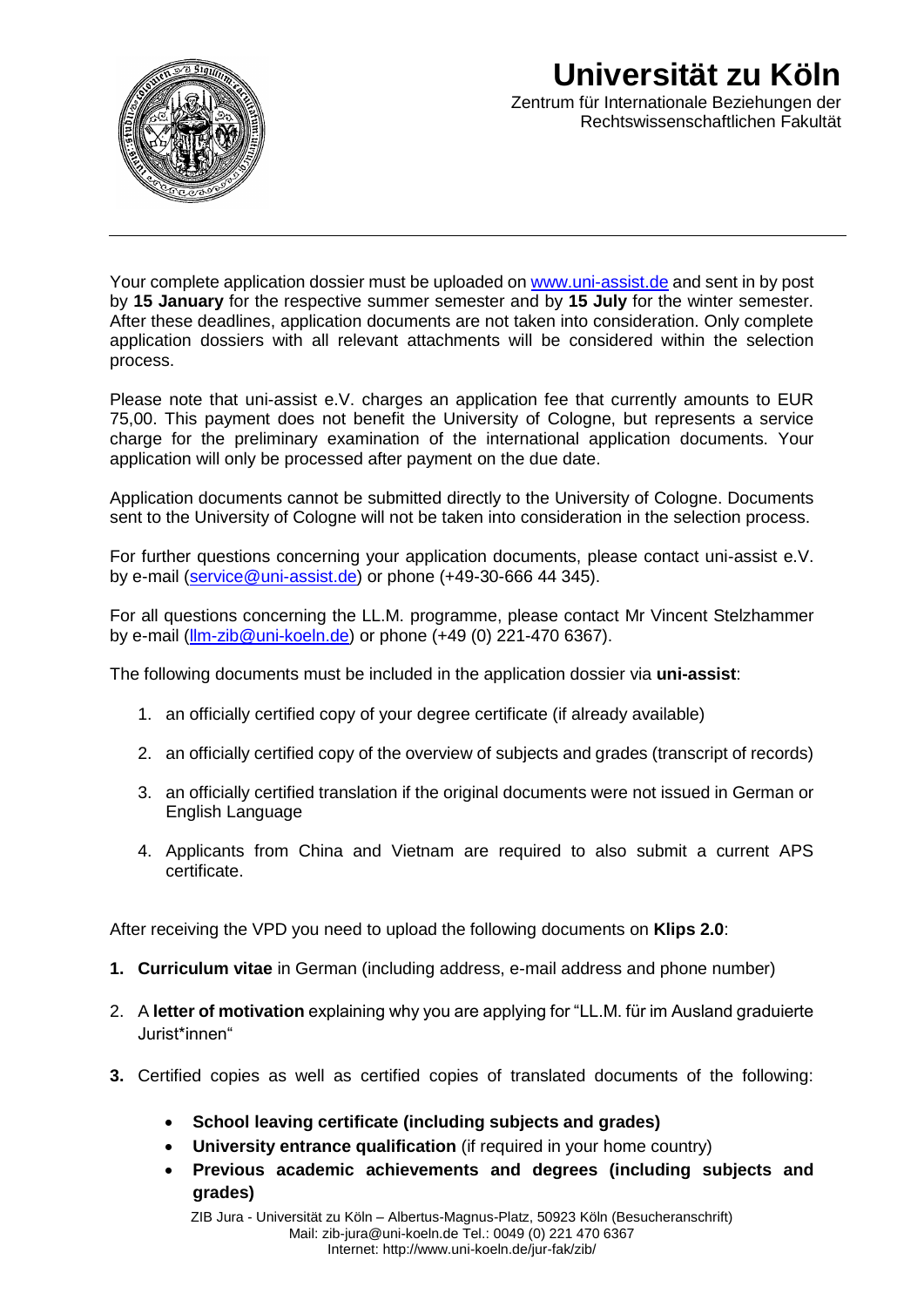

## **Universität zu Köln**  Zentrum für Internationale Beziehungen der Rechtswissenschaftlichen Fakultät

All copies have to be certified by a public authority. A translation into German or English must be delivered by a sworn translator or German/British/US consulate. All degrees need to indicate exam grades of taken subjects.

#### **4.** Copy of your **passport**

#### **5. Further Documents**

Letters of recommendation and proof of scholarships are not required, but can be attached optionally.

#### **6. Language certificate (plese upload in "further Documents")**

Upon successfully completing the "Deutsche Sprachprüfung für den Hochschulzugang [DSH]" (=language proficiency test required for entry to a German university) or an equivalent test, you may directly apply to our LL.M programme. Please note that **only DSH-2 and DSH-3** are accepted.

The following German language proficiency tests are recognized as being equivalent to DSH:

- TestDaF with the minimum result of 4 in each of the four examination parts
- GoetheZertifikat C 2
- Deutsches Sprachdiplom der Kultusministerkonferenz (KMK) DSD II
- Telc C-1 Hochschule
- Telc Deutsch C-2

The above language certificates are valid without any time limit.

Please note: Enrolment in the LL.M programme requires proof of the required language certificate before the beginning of the semester.

#### **III. The LL.M.'s purpose**

The Master's degree in this programme is an additional qualification to the law degree already achieved in the home country. "Home country" or "country of origin" means the country in which the first law degree was obtained. The Cologne Master's degree programme intends to provide an overview of the German legal system and imparts a specialisation and particular expertise in addition to the knowledge gained in the home country. According to  $\frac{1}{2}$  3 of the doctoral regulations of the Faculty of Law of the University of Cologne of 26 October 2010, it is a regular prerequisite for admission to doctoral studies at the Cologne Faculty for lawyers who have not graduated in Germany.

The career opportunities given by the Master's programme depend on the student's country of origin. Primarily, the programme prepares students for qualified cross-border work in their home country. In the past, particularly high-achieving graduates have qualified for positions in international business law firms based in Germany or other EU countries or as clerks in the German civil service. Others have gone on to complete a doctorate in law. The experience since the programme was founded in 1987 has also shown that the Master's programme can significantly facilitate the preparation for lawyers with a legal degree obtained in an EU state other than Germany for the qualifying examination to become a European lawyer within the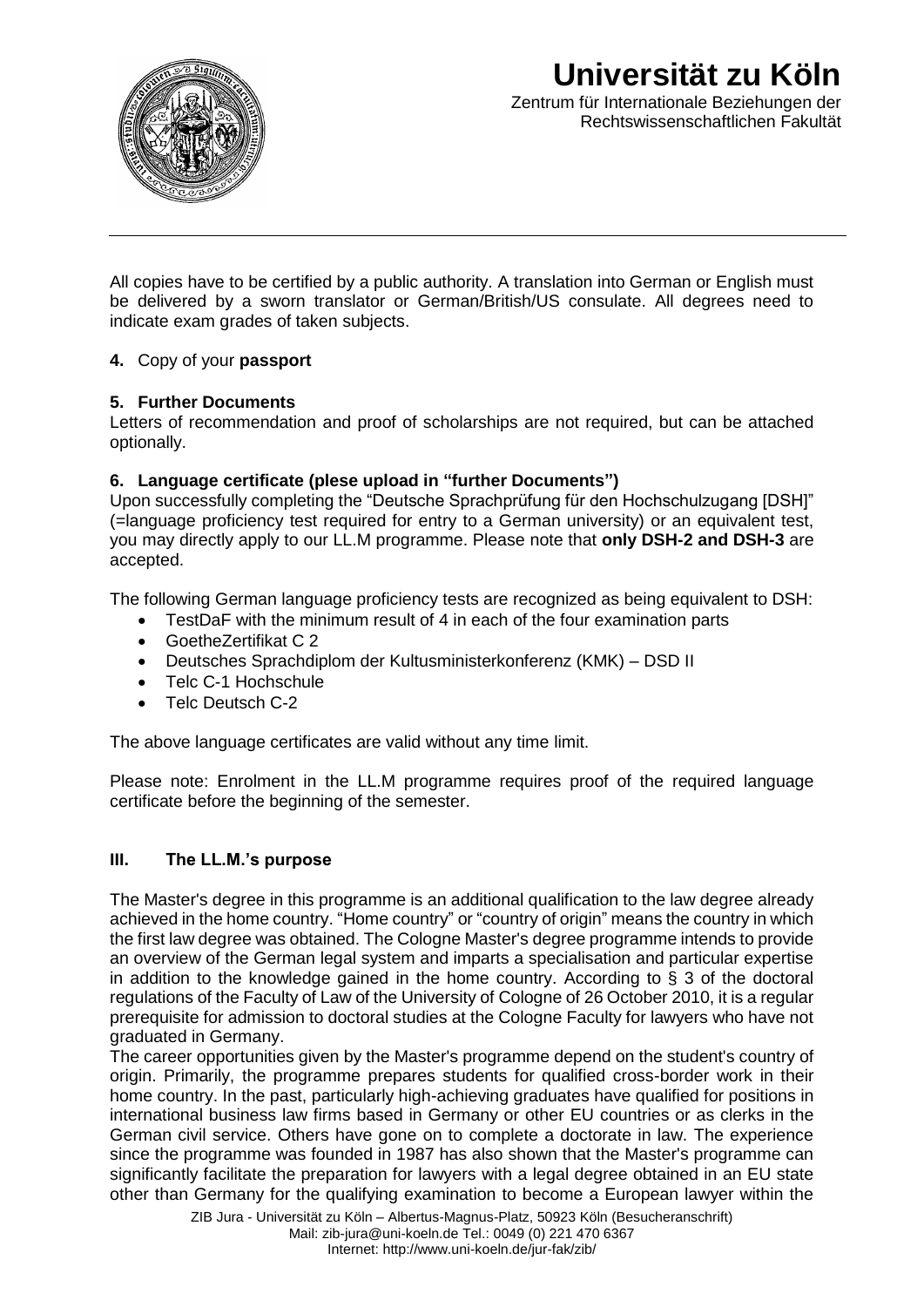

### **Universität zu Köln**  Zentrum für Internationale Beziehungen der Rechtswissenschaftlichen Fakultät

meaning of §§ 16 ff. EuRAG. Passing this examination is required for practising as a lawyer in Germany without a German state law examination.

#### **IV. Further information**

#### **1. Tuition fees at University of Cologne**

Since the winter semester of 2011/12, students no longer have to pay tuition fees. Yet, there is a small charge of about EUR 280 to cover various costs such as a ticket for public transportation (including buses, trams, metro, regional trains, etc.) within the entire state of North Rhine-Westphalia for the entire semester (six months).

Learn more at [https://uccard.uni-](https://uccard.uni-koeln.de/faq/electronic_public_transport_ticket_for_students/index_eng.html)

[koeln.de/faq/electronic\\_public\\_transport\\_ticket\\_for\\_students/index\\_eng.html](https://uccard.uni-koeln.de/faq/electronic_public_transport_ticket_for_students/index_eng.html) (in German).

#### **2. Scholarships**

Find information on scholarships here: [https://portal.uni-koeln.de/international/studium-im](https://portal.uni-koeln.de/international/studium-im-ausland/foerdermoeglichkeiten-ausland)[ausland/foerdermoeglichkeiten-ausland](https://portal.uni-koeln.de/international/studium-im-ausland/foerdermoeglichkeiten-ausland) .

#### **3. Housing in Cologne**

Students in Cologne need an average of EUR 750 per month for living expenses including housing. Depending on your lifestyle your monthly expenses may vary of course.

Once you are admitted, we strongly recommend that you start looking for a flat as soon as possible. The "Kölner Studierendenwerk" ("student union") maintains about 89 student residences in Cologne.

Please check www.kstw.de in order to apply for a room in a student residence, a room in a private home or to learn more about the "Kölner Studierendenwerk".

Please understand that we are not able to find accommodation for you. Please use the bulletin boards or the internet instead.

#### **4. Visa Requirements**

In case you require a visa to travel to Germany (does not apply to citizens of the European Union), you need to apply for a student visa prior to your studies at the University of Cologne. Make sure not to apply for a tourist visa since it cannot be converted into a student visa afterwards.

If you have any questions concerning your international application at the University of Cologne you can contact the International Office. Find information on how to contact them here: [https://portal.uni-koeln.de/international/internationale-forschende/visum-und-aufenthaltstitel.](https://portal.uni-koeln.de/international/internationale-forschende/visum-und-aufenthaltstitel)

#### **We wish you the best of luck for your application!**